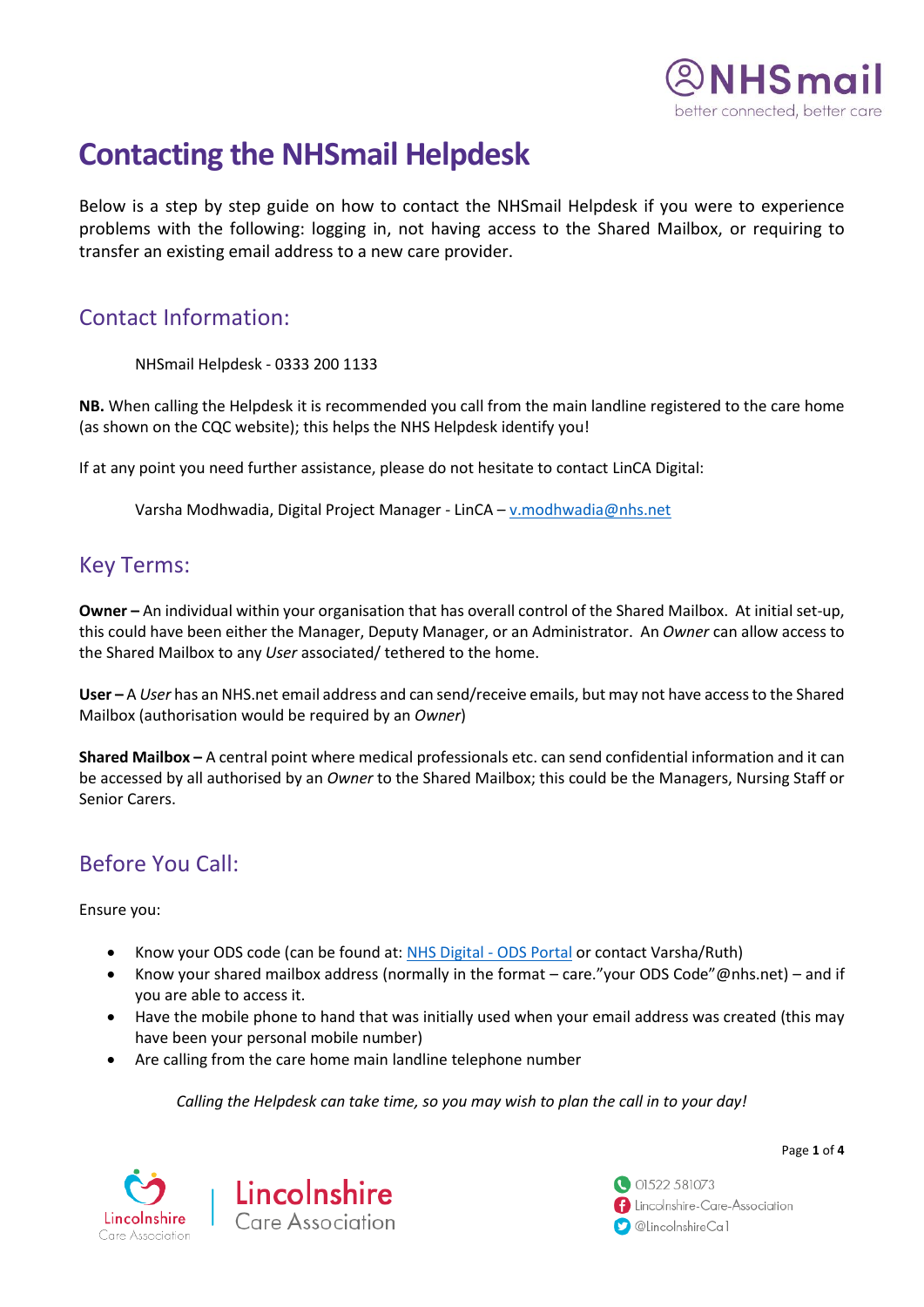

# When You Call:

- You will hear various automated messages including one regarding resetting passwords. **Ignore** all references to online support etc.; you will be connected to an operator
- When prompted, select *Option One,* and then *Option One* again
- All people that require access to NHS mail should have their own user/email account; if you have been sharing log-ins **do not** tell the Helpdesk as this is against the **Reasonable Use Policy**, and they are likely to not help you.

### What Is the Problem?

#### Scenario One

**I have an account/email address, but I never set the security questions or accepted the Reasonable Use Policy, and now I cannot remember my password to log in.**

- 1. Inform the Helpdesk that you are a care provider calling from \*\**Provider Name*\*\* and you have been told your account/shared mailbox are administrated by the **National Administration Service (NAS)**; ask them for a **new temporary password/ password reset**.
- 2. If they respond that you can reset your password yourself, inform them that you have not set up the security questions/read and accepted the Reasonable Use Policy
- 3. At this point, they are likely to ask you to confirm your ODS code (*see 'Before You Call', above for guidance).* Care Provider codes are in the format **Vxxxx**
- 4. A temporary password should then be sent directly to the mobile number registered against your NHS.net email address; this should be fairly instant, and with them still on the call, they will be able to talk you through finalising your account and connecting to the Shared Mailbox.

#### Scenario Two

#### **I am a new Manager and require an NHS.net email address creating; the previous owner/user of the Shared Mailbox is no longer at the organisation**

- 1. Inform the Helpdesk that you are the new Manager at \*\**Provider Name*\*\* and due to a change in Management/ Personnel, no individual at the organisation has access to the NHS.net Shared Mailbox
- 2. Ask them to create an NHS.net email account and to set you as the *Owner* of the Shared Mailbox for your organisation (care.xxxxx@nhs.net)
- Page **2** of **4** 3. If they recommend that you contact your Local Administrator/ CCG to close the previous accounts associated with your organisation, explain to them that from your understanding, the Helpdesk should be able to assist as the Shared Mailbox is administrated by the National Administration Service





01522 581073 **A** Lincolnshire-Care-Association **O** @LincoInshireCal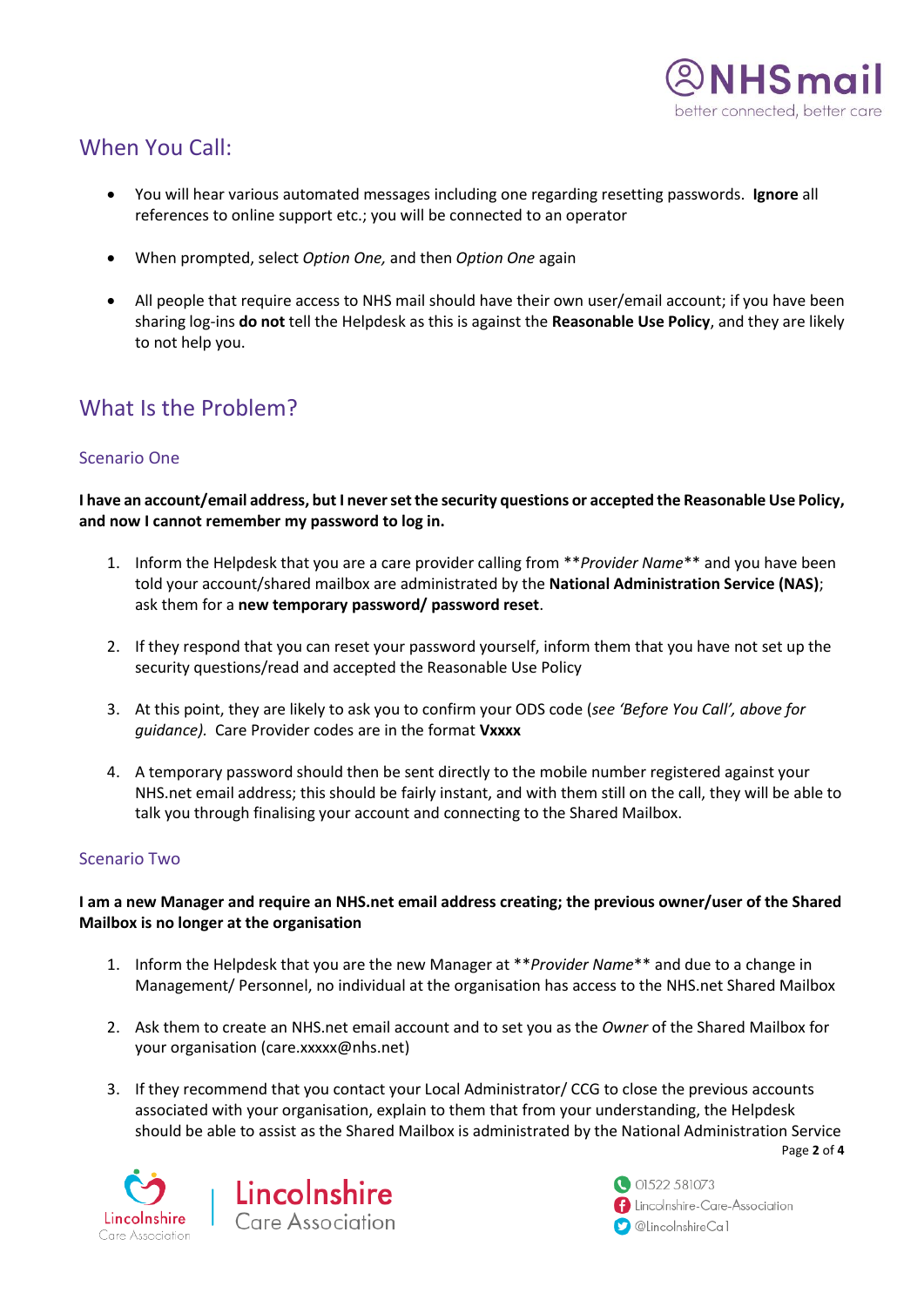

(NAS).

4. At this point they are likely to run through some security checks (better that you are calling from the main landline for your organisation at this point).

Have your: **ODS Code** to hand (*see 'Before You Call', above for further guidance*); **a direct email address** they can use (personal or company email address, they won't accept a generic address eg. manager.carehomes@carehomes.co.uk); and **a mobile number** (this again needs to be unique, and can be your personal number); it will be used to send the temporary password to.

- 5. The Helpdesk will be able to arrange for an NHS.net account and password to be created; the details will be sent to the email address/ mobile you provided to the above. This may take a little time, or could be instant, it will depend on their workload.
- 6. Once you have received the email and temporary password, log-in to the [NHS Portal](https://portal.nhs.net/) change the password to something familiar (please ensure you remember this password!).

To avoid contacting the Helpdesk in the future for password resets etc., ensure you set the **Security Questions** and agree to the **Reasonable Use Policy**

*If you find that the Helpdesk are hesitant in helping, it is because they have recently created a new process for setting up new managers and Shared Mailbox "Owners"; if you persist, they should, and can, help you as detailed above.*

#### Scenario Three

**I am a new Manager that has recently transferred to a different home/care provider. I have an NHS.net email account but I am unable to login as I cannot remember my password or the security questions I set up and the previous owner of the Shared Mailbox is no longer with the organisation**

- 1. Inform the Helpdesk that you are the new Manager at \*\**Provider Name*\*\* and were previously at \*\*Previous Provider Name\*\*
- 2. Tell them your NHS.net email address (xxxxx@nhs.net), and explain to them that you need a password reset and the account "attaching" / "mapping" to the new Care Provider (care.\**odscode\**@nhs.net)

Let them know that you also need setting as the new *Owner* of the Shared Mailbox; this is due to a change in Management/Personnel and no individual at the organisation has access to the NHS.net Shared Mailbox

- 3. If they respond that you can reset the password yourself, inform them that you cannot remember the answers to the security questions you created
- 4. If they recommend that you contact your Local Administrator/ CCG to close the previous accounts associated with your organisation, explain to them it is your understanding that the Helpdesk can assist as the Shared Mailbox is administrated by the National Administration Service (NAS).





01522 581073 **A** Lincolnshire-Care-Association **O** @LincoInshireCal

Page **3** of **4**